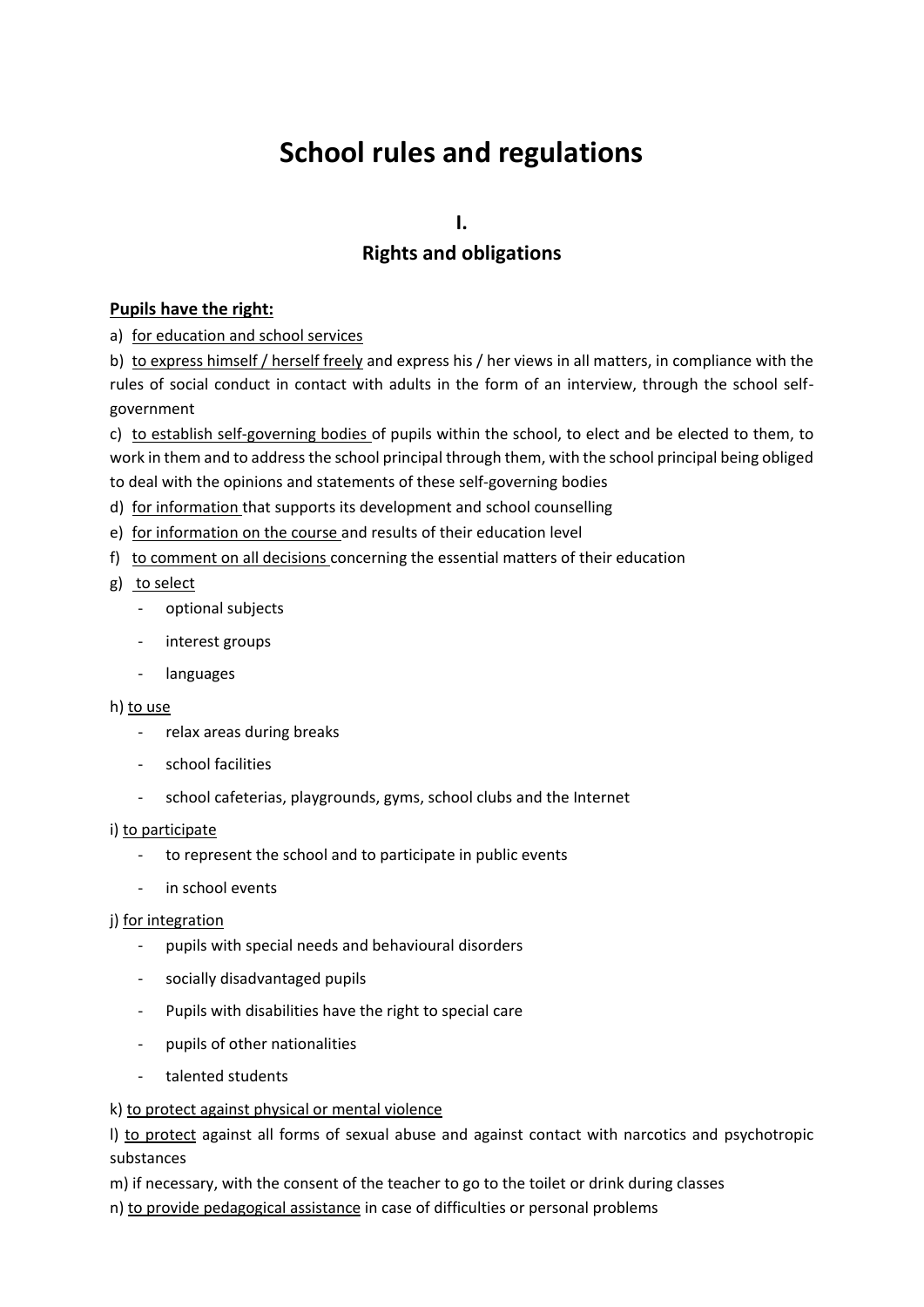o) to use the professional advice of an educational counsellor and prevention methodology

## **2. Pupils are required to:**

a) be properly educated, both in the full-time and distance form of teaching, to the extent appropriate to the circumstances

b) within the distance learning, follow the teacher's instructions and have the camera on for the entire duration of the lesson

c) comply with school rules, regulations and school instructions for health and safety

d) pupils are obliged to be equipped with respiratory protective equipment in case of emergency measures and to use them in the prescribed manner in accordance with the currently valid regulations

- e) follow the instructions of pedagogical staff and school staff issued in accordance with legal regulations and school regulations
	- participate in classes according to the schedule
	- come to class on time
	- have everything ready for the lesson
	- submit a written apology to the class teacher within 3 days of returning to school
	- respect the instructions of all teachers, school educators and other school staff
	- Leave shoes and outerwear in the locker room, using slippers at school
	- have all your belongings marked with your name and surname
	- maintain order and cleanliness in the school and around the school
	- protect school property

f) maintain discipline; particularly gross verbal and intentional physical attacks by a pupil against school staff are always considered a serious offence

g) report to the school staff every case where a pupil is pressured by classmates or other persons

h) report to the school staff any case where a pupil witnesses a situation during which another pupil is put under pressure by classmates or other persons

## **3. Pupils are prohibited from:**

- a) humiliation, bodily harm and bullying
- b) the use of rude and vulgar words
- c) damage school property, personal belongings of classmates and school staff
- d) take photographs, video and audio recordings of pupils, pedagogical and other school staff without

their permission - violation of this instruction will be considered a very gross violation of school rules

- e) use and handle electrical outlets
- f) manipulate computer and other technology without the teacher's knowledge
- g) manipulate fire extinguishers or other safety devices
- h) handle open fire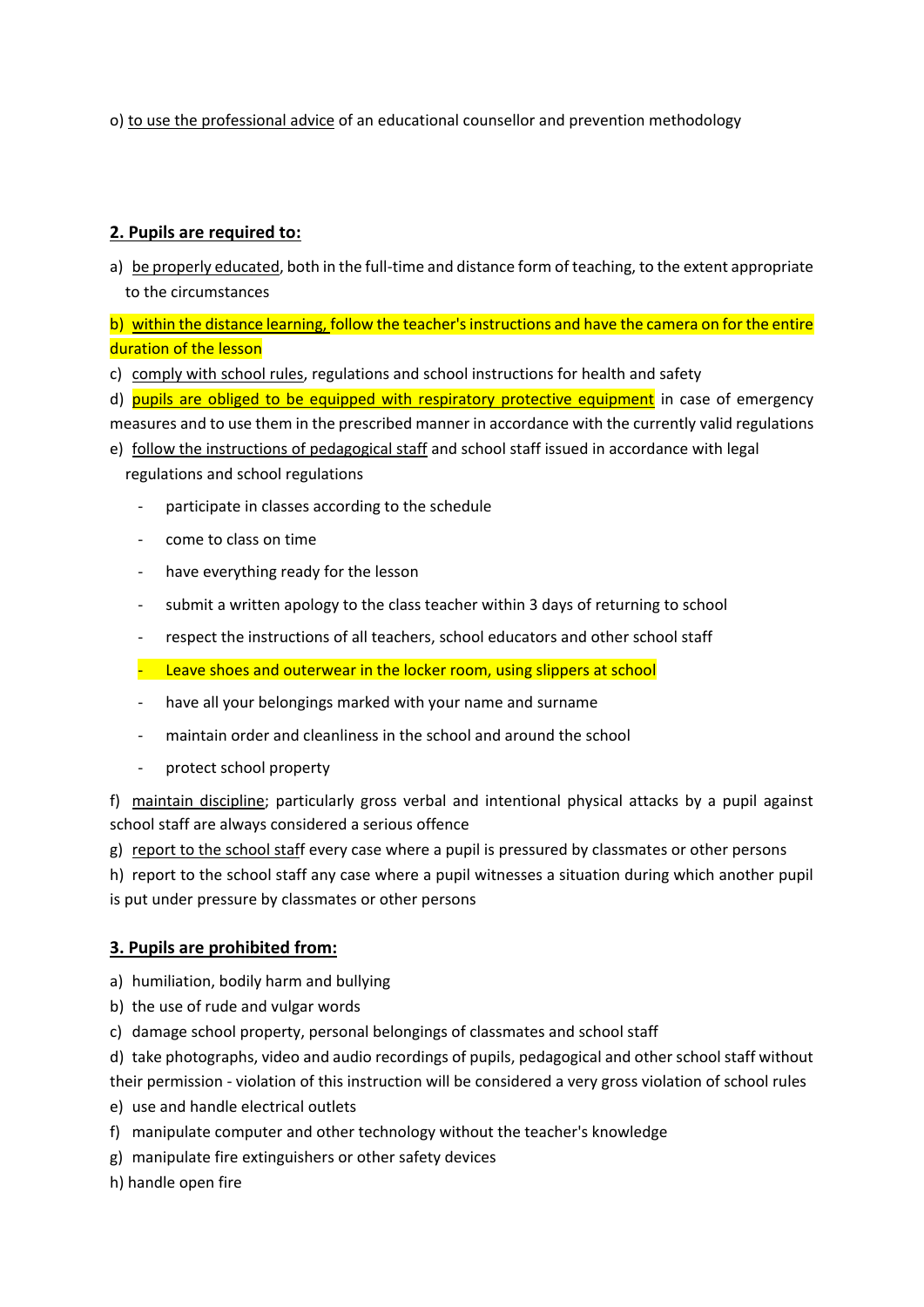i) carrying and using: dangerous objects, weapons and objects which can be used as weapons, explosives, pyrotechnic articles and other similar objects endangering the life and health of other

persons, in particular persons under the age of 18;

j) consumption of narcotic and psychotropic substances, alcohol, tobacco products and other dangerous poisons, precursors and chemicals on school premises and during school hours or at school events

k) bring narcotic and psychotropic substances, alcohol and other dangerous poisons and chemicals to the school or other areas where schooling takes place, as well as to school events

l) enter school under the influence of any addictive substances that affect cognition and reduce selfcontrol

m) carry things to school that are not related to teaching.

**Mobile phones:** The mobile phone must be switched off and stored in a schoolbag before the start of the lesson. The pupil can take it out of the bag and switch it on only after the final lesson. The student can use the mobile phone at school in exceptional cases and only with the consent of the teacher. In case of violation, the legal representative will be invited to school.

#### **4. Pupils' parents have the right:**

a) for information on the level of school results

- continuously through the student book in I. and II. class, in III. IX. class electronically in the Bakaláři program; teachers write the assessment during the week, always no later than Friday by 15:00
- during class meetings or consultations personal meetings with the school principal, educational counsellor, pedagogical worker (outside their teaching hours)
- parents are acquainted with the school's need to use children's personal data for the purpose of processing pedagogical documentation, they confirm their consent to data processing with their signatures
- parents are acquainted with the need of the school to use children's work, photos from school events for the presentation and promotion of the school (notice boards, websites, school magazine, press)
- get acquainted with the school's annual report and have the right to vote and be elected to the school board
- take part in events for parents and children

b) to comment on the work of the school in the form of

- consultation with school management and teachers
- questionnaires or email

#### **5. Pupils' parents are obliged:**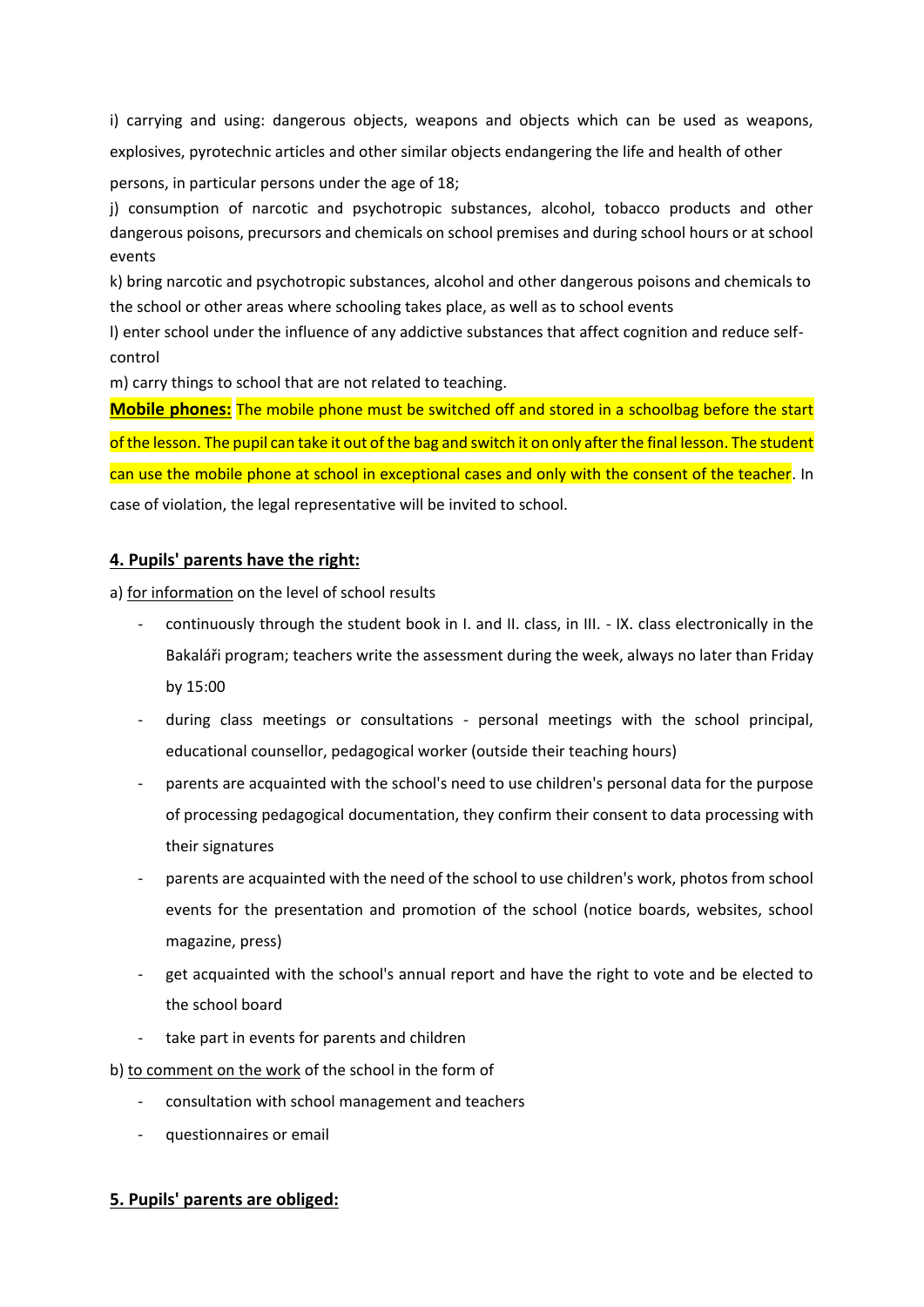a) to ensure that the pupil attends school properly

b) at the request of the school head, to take part in a discussion on important issues concerning the pupil's education

c) to co-operate with the school and solve any problems that may arise during the education

d) to inform the school and the school facility about the change of the pupil's health problems or other serious facts that could affect the course of education

e) to document the reasons for the pupil's absence from teaching no later than 3 calendar days from the beginning of the pupil's absence, both in full-time teaching and in distance education.

f) to notify the school of data that are essential for the course of education or the safety of the pupil,

g) personally enrol or drop off a pupil (school form)

h) to monitor school information regularly (pupil's book, electronic pupil's book), pay attention to the course of education and child safety

## **II.**

## **Operation and internal schedule**

1. The first lesson starts at 8:05. The school building opens for students at 7:40. Exceptionally, it is

possible to include a zero lesson from 7:15.

2. The operation of the school group is ensured from 7:00 to 17:00. The start of the morning school group ends at 8:40.

3. The school canteen starts at 11:45 and ends at 14:15.

4. Teaching is governed by the timetable and weekly work schedule.

#### 5. **Lessons schedule:**

- $0.7:15 8:00$
- 1. 8:05 8:50
- $2.9:00 9:45$
- 3. 10:00 10:45
- 4. 10:55 11:40
- 5. 11:50 12:35
- 6. 12:45 13:30
- 7. 13:05 14:20
- 8. 14:25 15:10

6. Operation in professional offices, gym, school club, school canteen is managed by the rules of individual workplaces.

7. Before lessons, during breaks and in the school canteen, pedagogical supervision is provided over the pupils.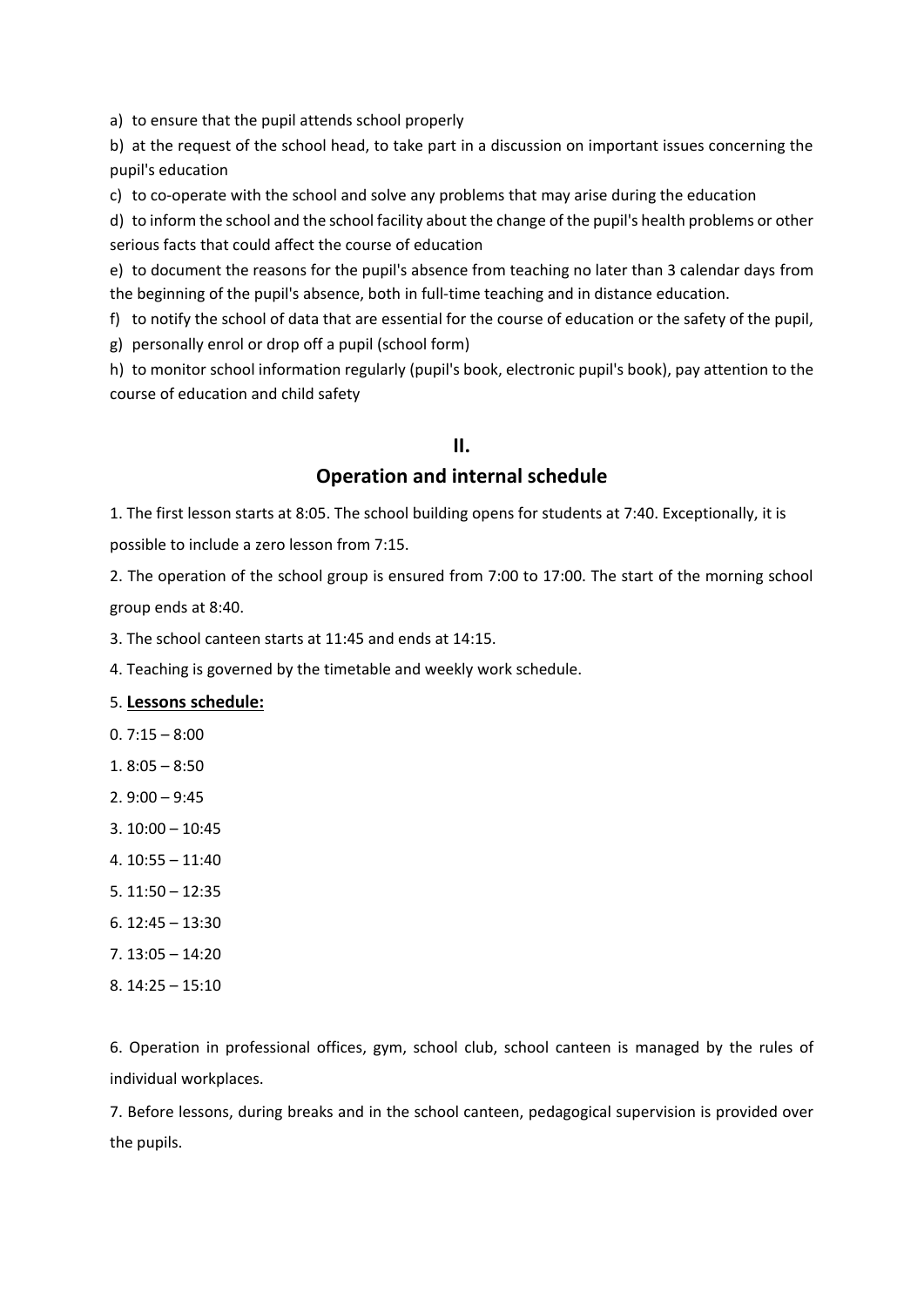8. Pupils who do not eat in the school canteen leave school immediately after school. Pupils who have lunch in the school canteen and do not visit the school group leave the school canteen building immediately after lunch.

9. Between morning and afternoon classes, pupils stay in the school building, in the school canteen and in the club rooms.

#### 10. The pupil's absence from school

- can be excused only for illness, due to a visit to the doctor or for serious family reasons. Apology for family reasons is only possible in exceptional cases and only for serious reasons. It is necessary to inform the school immediately of the pupil's absence from the school. The reason for the absence must be notified to the school no later than 3 days orally or in writing by parents. The pupil submits a written apology in the paper student's book to the class teacher immediately upon return to school, no later than within three working days.

#### 12. Planned absence:

- release from one lesson is provided by the teacher
- class teacher for 1 day
- the school principal for several days.
- A written request for this release is sent to the school principal at least 3 days in advance with the statement of the class teacher

#### 13. Release of the pupil during lessons:

- Lower primary is possible only if accompanied by a parent who proves the authorization signed by the legal representative to take over the student from school.
- Upper primary is possible only on the basis of a written request from the legal representative for release with a statement of taking responsibility for your child.
- A sample of this application is on the school's website and in the student's report book. All these releases must also be excused in writing in the student´s card upon the student's return to school.

14. Teachers provide information before and after classes, during breaks only exceptionally, not during supervision, but always after prior agreement with parents

15. School pupils are insured against losses and injuries. The insurance does not cover valuables that are not related to teaching.

#### **16. School schedule**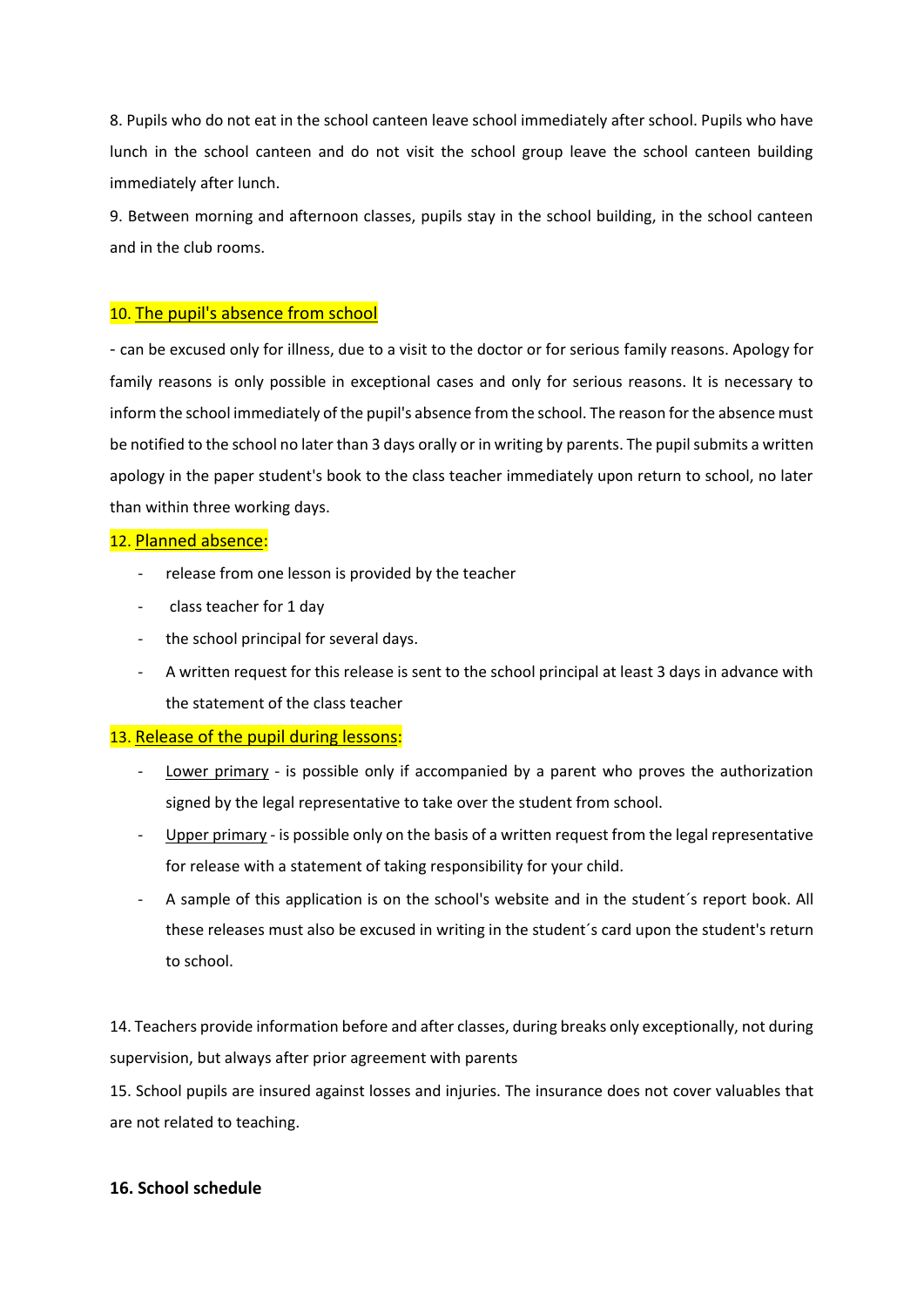#### a) Before lessons

- Pupils wait in front of the building before class. The entrance to the building remains free.
- The school opens for students at 7:40. Pupils go to the locker rooms.
- Pupils leave their shoes and outwear clothes in the locker room and go to classes. They follow the instructions of the supervisor; they do not stay in the locker rooms unnecessarily.
- If pupils start another time than the first lesson, they enter the building with a break for a break.
- Pupils lock the locker room after leaving and leave the keys at the gate.
- During classes, entry to the locker room is allowed only with the permission of the teacher.

## b) During lessons

- Pupils who are late will apologize to the teacher.
- If an assignment or school book is forgotten, the student apologizes at the beginning of the lesson.
- Upon arrival in the classroom, the student takes his place and prepares for learning.
- items not needed for lessons are not brought to school. The school is not responsible for loss or damage to these items. When leaving a class, going to a gym or other professional classrooms, the teacher who leaves with this class will ensure that it is locked.
- Pupils do not enter the assembly hall, teachers´ and the principal's office without being invited by a school staff member.
- Pupils are not allowed to stay in the school building without pedagogical supervision outside school hours.
- Breaks are reserved for rest and preparation for the next lesson.

# c) In online teaching

- The schedule of lessons and breaks, the division of pupils into classes does not always apply to distance education, the specifics of this type of education are respected here, such as different technical equipment and possibilities of pupils. The length of learning and breaks is determined by the teacher in distance education according to the nature of the activity and taking into account the basic physiological needs of students, their abilities and reactions.
- The school adapts distance education to the conditions of the pupils and provides
- on-line teaching, a combination of synchronous on-line teaching (the pedagogical worker works at a specified time with a group of students through a communication platform) and asynchronous teaching (students work individually, choose the pace and time themselves); the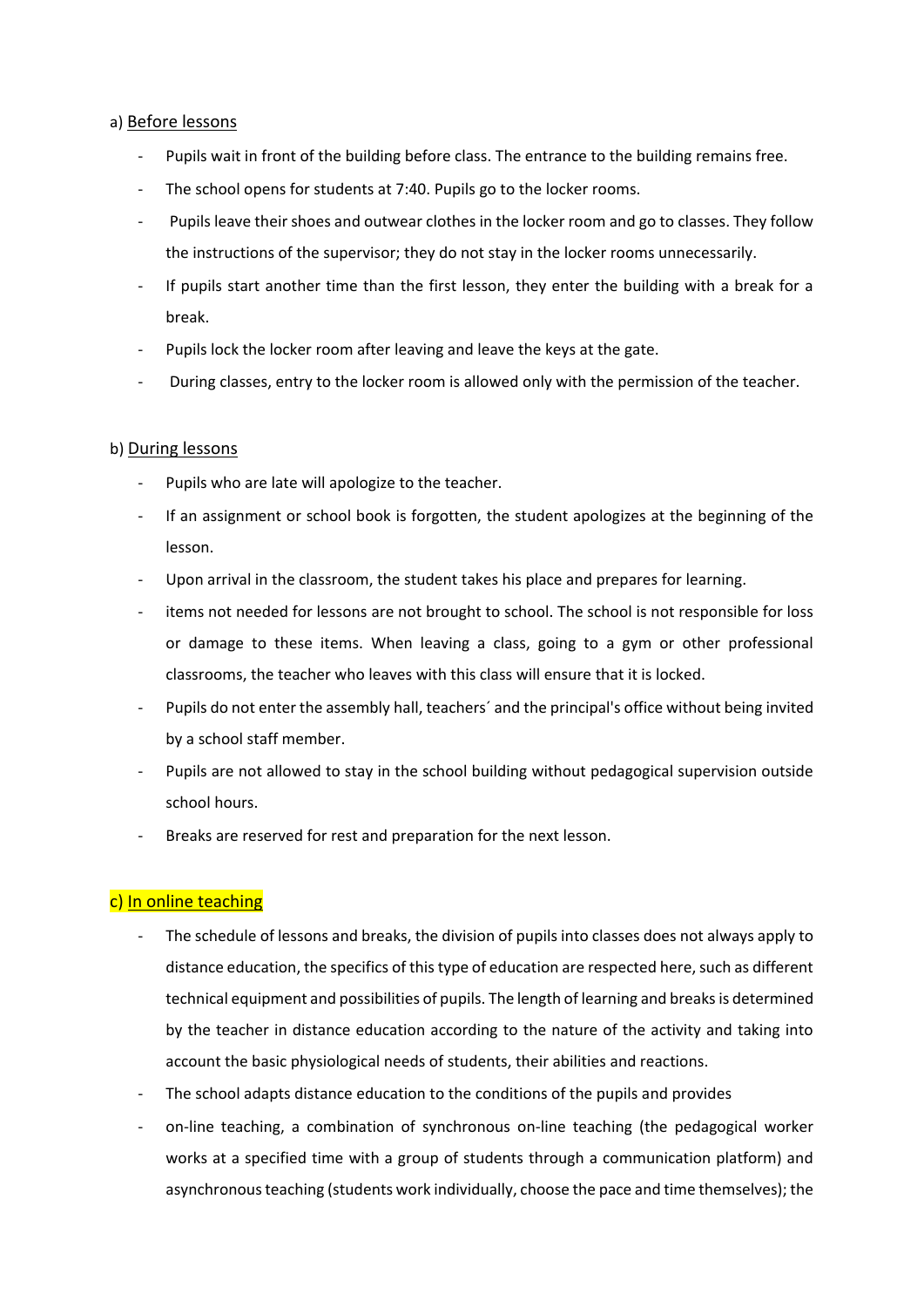timing of such teaching corresponds roughly to the timing of full-time teaching and will always be determined for specific cases, e.g. differently for distance teaching of the whole class, or a combination of distance teaching for one part of the class and full-time teaching for the other part

- individual consultations of pupils and pedagogical staff
- communication of pedagogical staff with pupils' parents
- assigned tasks and subsequently the correct solution
- information to the pupil about his / her results, providing feedback, applying in particular formative assessment, and guiding the pupil to self-assessment
- regular and continuous communication with the pupil, in a manner appropriate to his / her abilities, technical equipment and family conditions,
- ongoing check and observation activities of the school management.
- In distance education it is not possible to implement education to the extent planned for fulltime teaching, the school will focus primarily on key outputs in the Czech language, mathematics, foreign language, which is not in conflict with the teaching of other subjects. Priorities in education will be operatively determined according to the length of distance learning, whether there will be short-term or long-term bans on the presence of pupils in schools.
- The school records and uses all changes in the educational content and thematic plans, transfers of the curriculum, deletion of the curriculum for possible modifications of education in the next period and modifications of its school educational program.

#### d) On leaving school

- At the end of the class, each pupil tidies his/her place
- According to the teacher's instructions, the pupils go to the school group accompanied by the class teacher.
- They stay in the locker room for the necessary time, change their clothes, get dressed and leave the building.
- The pupil keeps the school neat and clean

#### e) School canteen

- The pupil enters the dining room in a disciplined manner and joins the spending window.
- The school canteen is visited only by boarders.

#### f) Politeness habits

- The pupil greets all adults in the building loudly and clearly "good morning", always giving them priority when entering the room.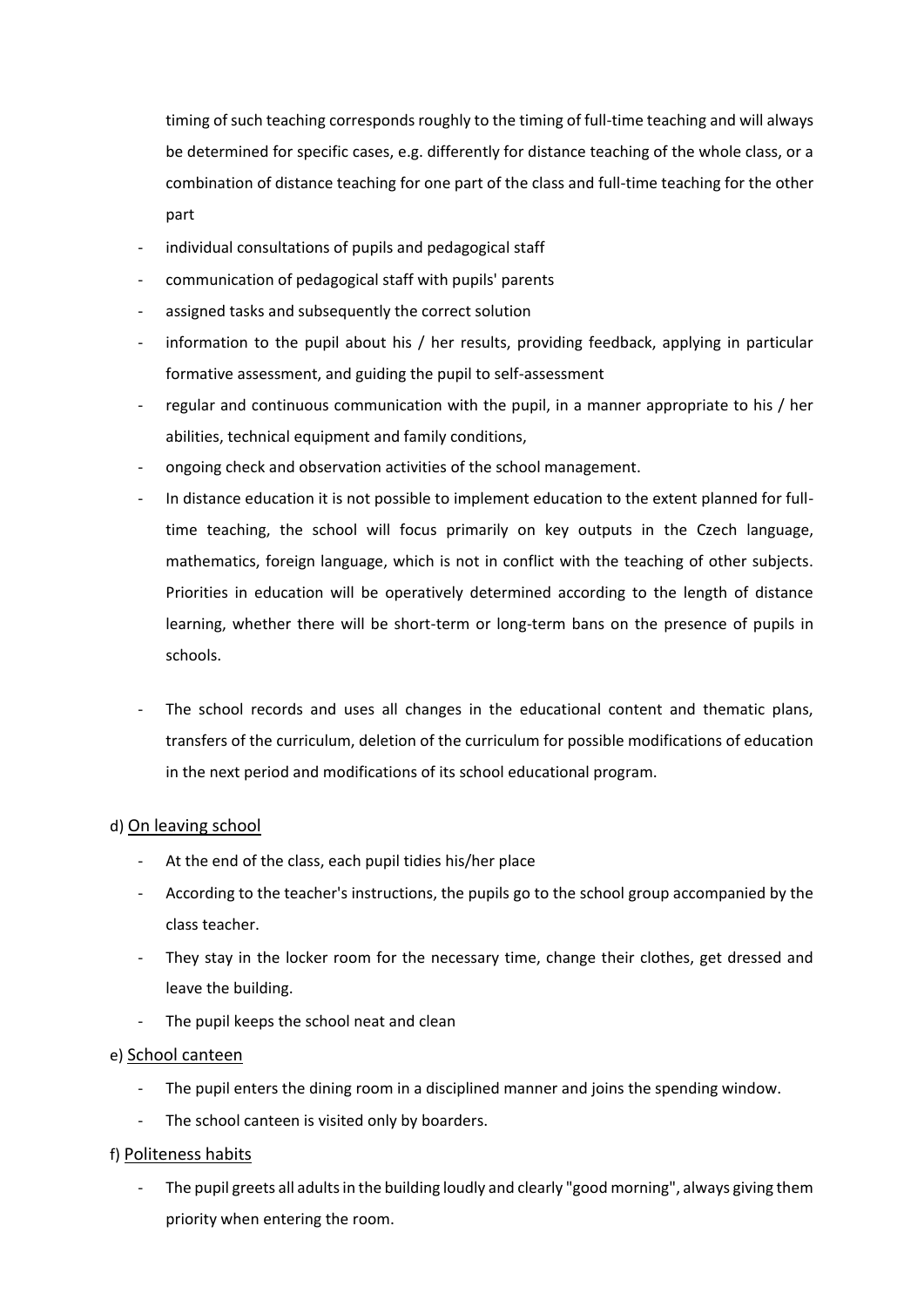- In the class students greet by rising at the beginning and end of each lesson. Pupils address staff – teacher…
- The pupil respects the instructions of all teachers, school educators and other school staff.
- Pupils do not use rude and vulgar words; they are considerate of younger classmates.
- Intimate expressions of affection between students are not allowed

#### g) Students´ class duty

The students chosen as duty wipe the board, keep the cleaning supplies on the board, the board markers prepared, and keep the class in order. At the end of the class, they check the tidiness in the classroom. Other duties: flowers, notice boards, etc./ are determined by the class teacher according to the needs of the class.

#### **III.**

## **Safety and health protection**

#### 1. To ensure safety and accident prevention

a) Follow the rules of hygiene and safety in school and out of school.

b) Use appropriate and safe slippers.

c) Before physical education, the pupils put away all decorative and other items in the classroom, e.g., bracelets, earrings, necklaces, rings, decorative rings, piercings, etc. The class is the locked.

#### 2. Report

a) Any accident immediately to the teacher, class teacher or one of the school staff.

b) Any damage or defect to the teacher.

c) Loss of personal belongings immediately to the teacher. The found items are handed over to the teacher, to the school principal's or doorman´s office.

#### 3. Principles of hygiene and safety

- a) Pupils can take school milk for snacks.
- b) They carry their own drinks in unbreakable bottles.
- c) If necessary, they can drink within the lesson.
- d) Frequent ventilation is done according to the instructions of the teachers.
- e) Toilets are equipped according to the hygienic standard.
- f) Pupils follow the rules of hygiene and safety in and out of school.
- g) Pupils are prohibited from humiliation, bodily harm or any activity that would endanger the health of the pupils. All students are obliged to protect their health and the health of their classmates.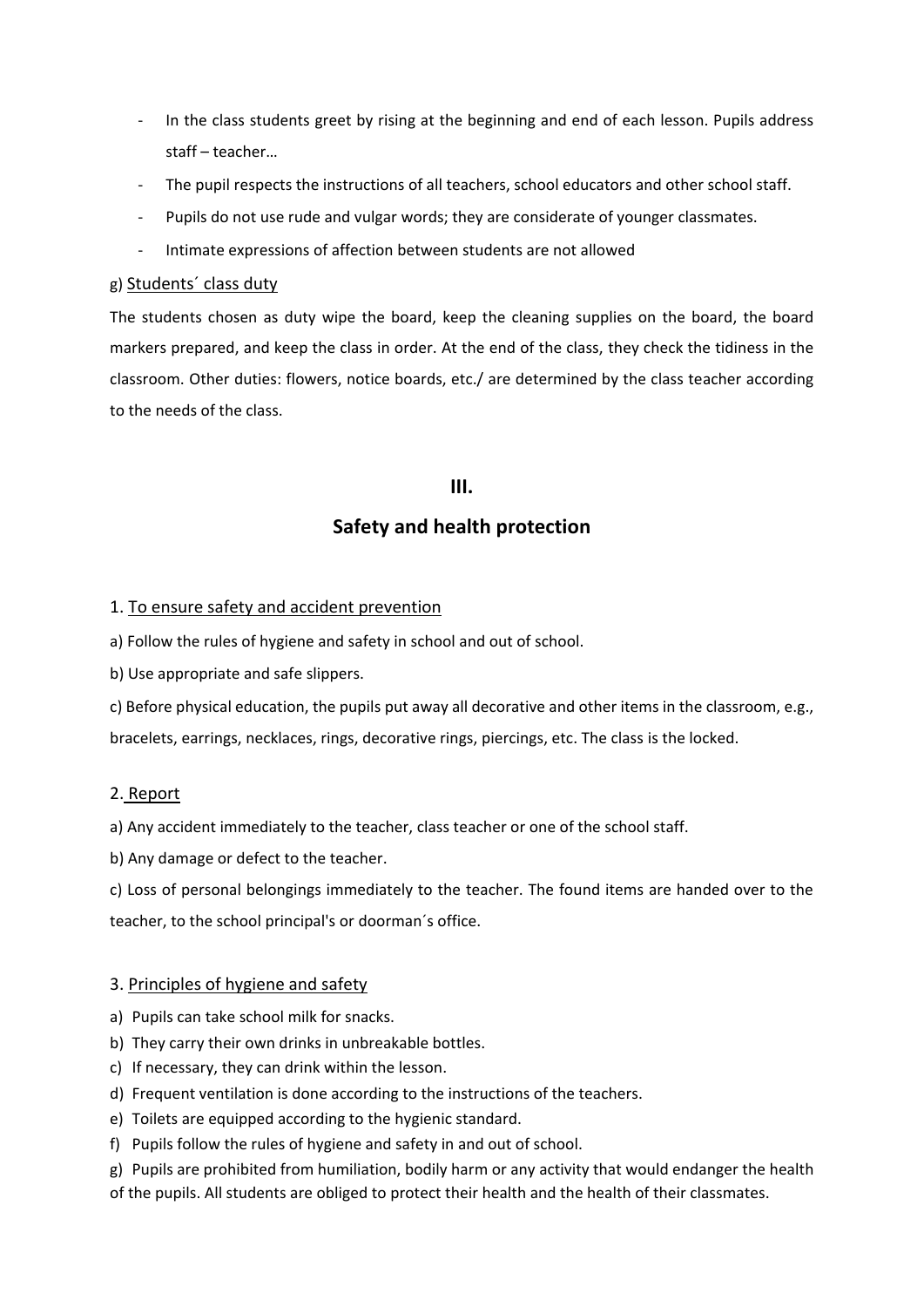h) The pupil must not wear things to school that could endanger the moral principles of the pupils, their health and cause injury.

i) All persons are prohibited from using and manipulating addictive substances on school premises.

j) School corridors are not intended for sports or ball games. Pupils cannot move around the school without slippers.

k) Pupils must immediately report any accident to the class teacher, supervising teacher or one of the school staff.

l) When moving pupils out of their class, when the pupils' belongings remain in it, the class will be secured by the teacher.

m) Pupils leave for the gym 5 min. before the start of the lesson, to other classrooms 2 min. before the start of the class.

n) During the operation of the school club, workshops, special classrooms and gyms, the operating rules, which are approved by the school principal, apply.

#### 4. To prevent pathologies

a) The student has the opportunity

- Solve problems with the class teacher, educational counsellor, prevention methodologist or school management
- Report any suspicion of harm to classmates.
- To draw attention to the problems also through the student parliament.
- Participate in preventive discussions, programs, questionnaires and surveys.
- b) The school is obliged to report to the social and legal protection body for children the facts that I I indicate that the pupil is using addictive substances.
- c) The distribution and spread of narcotic psychotropic substances are prohibited in the Czech

Republic, the school is obliged to prevent such a crime and report the matter to the police authority.

#### 5. Supervision of pupils

a) Class teachers and other pedagogical staff take care of pupils' health, a healthy environment. They also take care to protect themselves from all forms of sexual abuse and from contact with narcotics and psychotropic substances.

b) Teaching staff are obliged in accordance with the rules of work to perform quality supervision of students during breaks, before school, after school and during personal leave of students staying at school, especially in areas where risky behaviour (socio-pathological phenomena) could occur (toilet, workshop, gym, cloakroom, etc.).

c) In the event of committing an offense (theft, violence, bullying, criminal offenses), the school will immediately fulfil its reporting obligations to social and legal child protection authorities, law enforcement agencies, other municipal authorities and legal representatives of the child.